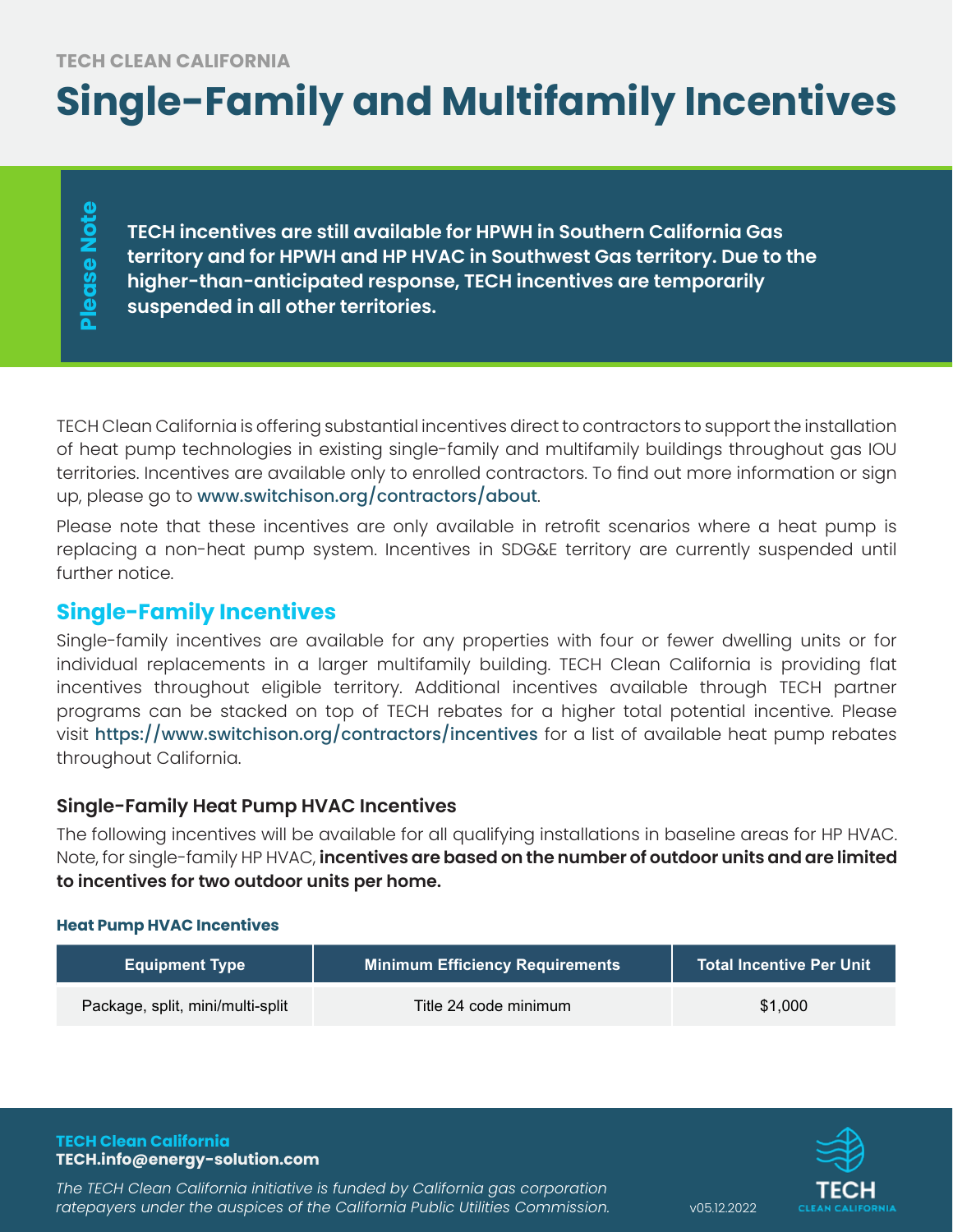#### **Heat Pump HVAC Incentives — Quality Installation**

| <b>Quality Installation Measure</b>                             | Qualifier                                                                                                | <b>Total Incentive</b><br>(TECH + Local<br><b>Program Combined)</b> |
|-----------------------------------------------------------------|----------------------------------------------------------------------------------------------------------|---------------------------------------------------------------------|
| Manual J completed                                              | Provide calculations                                                                                     | \$300                                                               |
| Duct sealing/replacement and testing                            | 5% Total leakage or less                                                                                 | \$300                                                               |
| <b>Field Measured Performance</b><br>(based on ASHRAE 221-2020) | Heating System Performance Ratio (HSPr)<br>or Cooling System<br>Performance Ratio (CSPr) = 80% or better | \$400                                                               |

*Note: The above installation incentives are available to be kept or passed on to the customer at the contractor's discretion.*

## **Single-Family Heat Pump Water Heater Incentives**

The following incentives will be available for all qualifying installations in baseline areas for HPWH. All HPWHs qualified as **JA13 compliant and/or NEEA Tier 3 compliant** will be eligible for TECH Clean California Incentives. All HPWH installations must include a thermostatic mixing valve.

#### **Heat Pump Water Heater Incentives**

| <b>Replacement Scenario</b> | <b>Measure Criteria</b> | Total Incentive Per Unit By Utility Territory |
|-----------------------------|-------------------------|-----------------------------------------------|
| Gas/propane to HPWH         | All HPWH sizes          | \$2,100 for PG&E<br>\$3,100 for SCG and SWG   |
| Electric resistance to HPWH | All HPWH sizes          | \$1,000 for all                               |

*Note: The Demand Response Program enrollment bonus is \$50 and is available in all territories and can be kept by contractor*

# **Multifamily Incentives**

TECH Clean California is providing multifamily incentives for installations throughout all gas IOU territories. Multifamily buildings are defined as a property with five or more dwelling units. These incentives can be applied on top of existing ones from other programs the project may be eligible for. TECH Clean California has developed an *incentive reservation form* to give property owners and contractors peace of mind that the incentives they expect to receive will be available by the time their job is completed. The following incentives are available:

## **Multifamily Heat Pump HVAC Incentives**

The following incentives are available for either central HVAC systems or HVAC systems serving individual apartments or common areas.

**TECH Clean California TECH.info@energy-solution.com**

*The TECH Clean California initiative is funded by California gas corporation*  ratepayers under the auspices of the California Public Utilities Commission. vas.12.2022

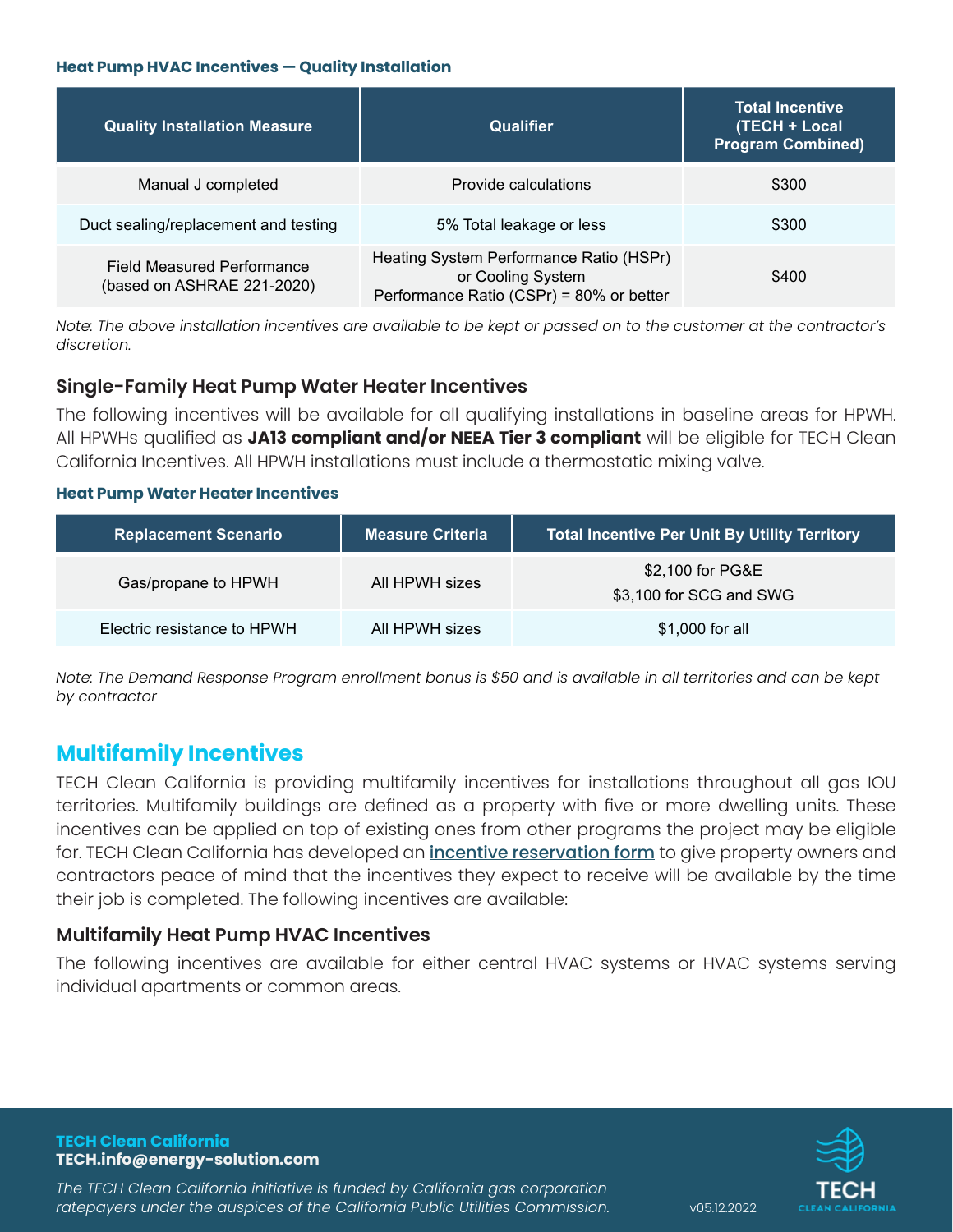#### **Incentives for Heat Pump HVAC Systems Serving Individual Apartments**

|                                             | <b>System Type</b>                                               |                                     |                                                                                             |
|---------------------------------------------|------------------------------------------------------------------|-------------------------------------|---------------------------------------------------------------------------------------------|
| <b>Previous Space</b><br><b>Heat Source</b> | <b>Description</b>                                               | <b>AHRI Test</b><br><b>Standard</b> | <b>Total Incentive Per System</b>                                                           |
| Non-heat pump systems                       | Split or rooftop heat pump<br>(ducted or ductless)               | 210/240                             | \$2,000                                                                                     |
| All except PTHPs                            | PTHP, SPVHP, or unitary<br>through the wall/ceiling heat<br>pump | 310/380, 390                        | \$500<br>(Single or two-stage compressor)<br>\$1,000<br>(Variable capacity/inverter-driven) |

## **Incentives for Heat Pump HVAC Systems Serving Multiple Apartments**

| <b>Previous Space</b><br><b>Heat Source</b> | <b>System Type</b>                            | <b>Total Incentive</b><br>(Per Apartment Served) |
|---------------------------------------------|-----------------------------------------------|--------------------------------------------------|
| Non-heat pump systems                       | HP HVAC equipment serving multiple apartments | \$1,000                                          |

# **Incentives for Heat Pump HVAC Systems Serving Common Areas**

| <b>Previous Space</b><br><b>Heat Source</b> | <b>System Type</b>                                            | <b>Total Incentive</b><br><b>Per System</b>                                               |
|---------------------------------------------|---------------------------------------------------------------|-------------------------------------------------------------------------------------------|
| Non-heat pump systems                       | Split or rooftop heat pump<br>(ducted or ductless)            | \$1,800                                                                                   |
|                                             | PTHP, SPVHP, or unitary through the<br>wall/ceiling heat pump | \$300<br>(Single or two-stage compressor)<br>\$800<br>(Variable capacity/inverter-driven) |

#### **TECH Clean California TECH.info@energy-solution.com**

*The TECH Clean California initiative is funded by California gas corporation*  ratepayers under the auspices of the California Public Utilities Commission. v05.12.2022